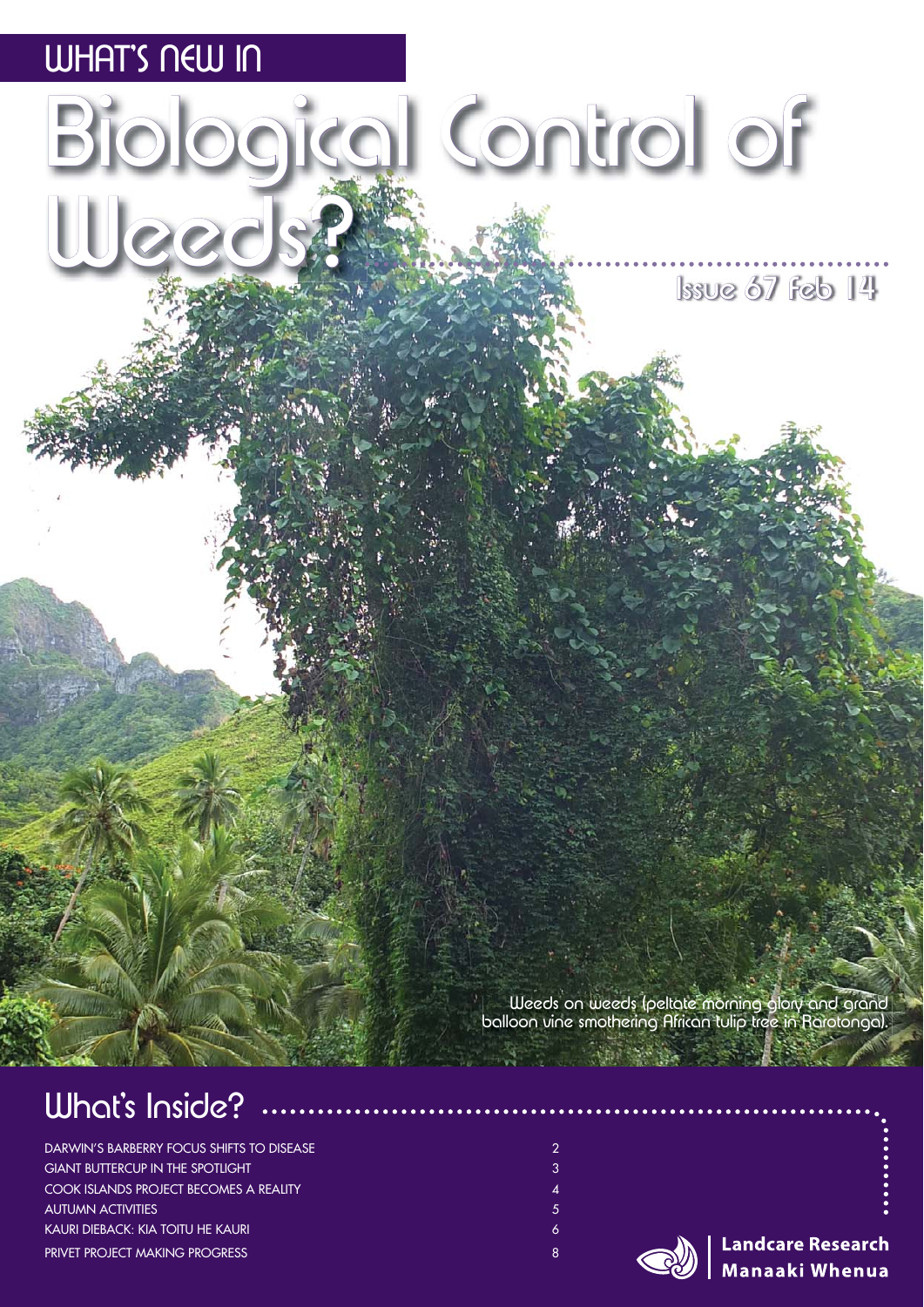Darwin's barberry (*Berberis darwinii*) has the potential to become a serious woody weed like gorse (*Ulex europaeus*) and broom (*Cytisus scoparius*) in New Zealand. Biocontrol efforts have until recently focused on finding insect agents for this weed. Our Chilean collaborator, Hernan Norambuena, has been helping out with the project for several years. He completed the host-range testing of a seed-feeding weevil (*Berberidicola exaratus*) and a fl owerbud weevil (*Anthonomus kuscheli*) which the Environmental Protection Agency (EPA) subsequently approved for release in New Zealand. More recently he has been helping with a rearing programme to enable releases of the weevils to begin. All insect shipments arriving from overseas must be reared through a generation in a containment facility to check their identity and ensure there are no unwanted hitchhikers. Only then can we apply to the Ministry of Primary Industries for permission to remove the insects from containment and liberate them in the field. With Hernan's help we have now imported several shipments of the weevils, but it has proved more difficult than expected to successfully rear them in containment.

Our first attempt at rearing the weevils in spring 2012 ran into some timing issues. Because these insects require specific plant parts it is critical to have plenty of flowers and fruits available to coincide with egg-laying. However, the Darwin's barberry plants did not like being grown in pots and failed to produce many reproductive structures. The timing of the shipments also proved to be suboptimal, with too few weevils produced too late in the season for releases to begin. With the benefit of that experience we had another go in spring 2013. "Flowerbud weevils were collected earlier in the season in Chile to try to synchronise better with the early flowerbuds on potted plants at Lincoln," explained Hernan. However, despite successful egg-laying no new adults emerged from the much damaged flower buds.



Chantal surveying Darwin's barberry in Chile.

A further shipment of weevils (of both species) was handdelivered by Hernan in October 2013. Although the weevils appeared healthy, routine testing indicated that both weevil species contained microsporidia (internal fungal parasites) and were therefore unusable. Line-rearing to try and remove the microsporidian was not feasible because of the difficulties in producing a steady out-of-season supply of flowers and fruits (which need to remain attached to whole plants to develop) that individual weevils could be caged on, and to ensure adequate hygiene – much more difficult than line rearing the three tradescantia beetles, which we were able to do with sprigs of vegetation in Petri dishes but which nearly did not succeed. Since clean weevils had been collected previously, the next step was to try and identify the best sites to attempt to collect them from next spring.

Fortunately a few weeks after we discovered the imported weevils were diseased, Chantal Probst was due to travel to Chile for phase two of the barberry project to look for plant diseases that could complement the weevils. This meant that Chantal was able to include weevil collections in her November survey. Assisted by Hernan, Chantal was able to bring back 8 populations of the flower bud weevil and 14 populations of the seed feeder*.* The weevils are currently being checked for disease. "We are hoping to identify at least one site where the weevils appear to be free from infection," said Lindsay Smith.

Meanwhile, the main reason for Chantal's survey was successful. She found many signs of disease, including a rust that had previously been identified as worthy of further study when funds permitted. Plant tissues that either had leaf spots or showed dieback were able to be brought back into the new Tamaki plant pathogen containment facility for further study. "I have isolated different fungi from those tissues and they are currently growing on agar plates. The next job is to genesequence the different cultures to identify them," explained Chantal. An application will be submitted to the EPA soon requesting permission to import in containment the kinds of fungi, like rusts, that our current permits don't allow. Once we have that permission the rust will be imported for further study. In the meantime Hernan has ready some infected plants in safe-keeping.

*This project is funded by the National Biocontrol Collective. Dr Hernán Norambuena has been able to travel to New Zealand twice thanks to a fellowship provided by the Agricultural and Marketing Research and Development Trust (AGMARDT).*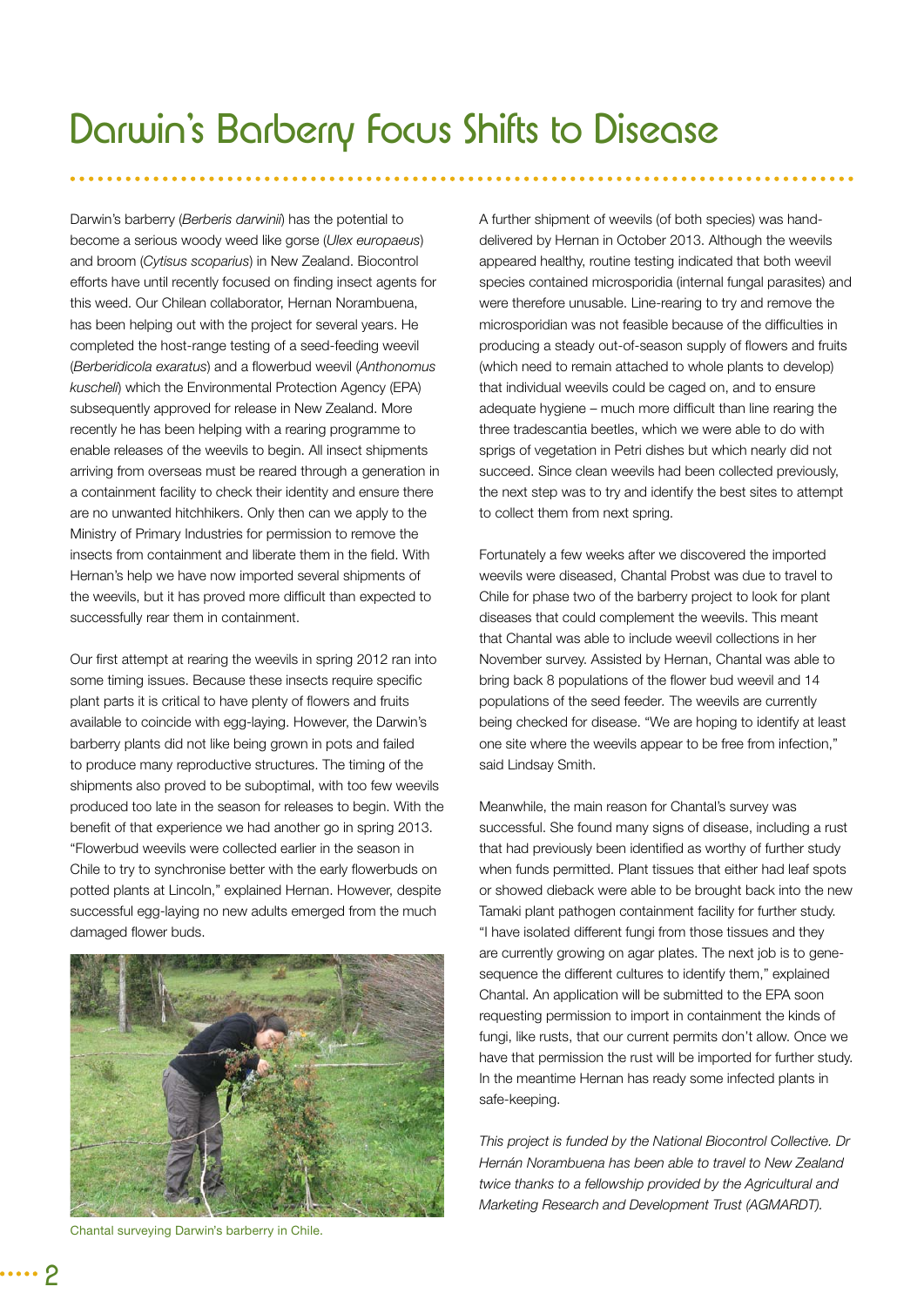### Giant Buttercup in the Spotlight

Landcare Research recently joined forces with AgResearch to start looking at classical biocontrol options for giant buttercup (*Ranunculus acris*), a weed estimated to cost the dairy industry around \$156 million annually. Giant buttercup is primarily a pest of improved pasture. It is prevalent on dairy farms in South Auckland, Hawke's Bay, Southland, Taranaki, Wairarapa, West Coast and the Tasman District. Sheep don't seem to mind the acrid-tasting toxin that the flowering plant produces (a glycoside), but it is not palatable to cattle. While currently only these seven of the 17 dairy regions are known to have significant populations of giant buttercup, modelling by AgResearch indicates that all regions are climatically suitable for the weed and therefore vulnerable.

Giant buttercup first established in New Zealand around 1910 and originates from Europe and Asia. It reproduces through seed and vegetatively by rhizomes and through nodal rooting (layering) of collapsed flower stems. The seed is easily spread via stock, agricultural equipment, flood waters and hay. Rhizome fragments are also spread by stock, machinery and flood waters. The longevity of the seed in the soil appears to vary depending on soil moisture and other climatic conditions. Rhizome fragments readily survive drought.

Graeme Bourdôt from AgResearch has been working on giant buttercup since the 1990s after it started to show resistance to phenoxy herbicides. Graeme said, "The historical reliance by dairy farmers on MCPA and MCPB during the 1950s caused the resistance to develop." Newer herbicides also have limitations. "Thifensulfuron methyl damages clovers, which further promotes the growth of giant buttercup, and the plant can evolve resistance to flumetsulam, leaving many dairy farmers with no options for selective removal of the weed from their pastures," added Graeme. Biocontrol may therefore offer the only long-term option for managing giant buttercup.

Past research has focused on developing a mycoherbicide formulated from a naturally-occurring fungus, *Sclerotinia sclerotiorum*. Not only is the fungus able to kill giant buttercup plants with negligible risk to neighbouring crops, it is also harmless to pasture grasses and clovers. "Unfortunately there has been little interest in developing a commercial product by the bigger agrochemical companies despite recent modelling showing it would be economically viable to do so," said Graeme. However, renewed interest by smaller companies in developing specialist environmentally sensitive products for weed management may still hold the key to its commercial development. Field trials conducted by AgResearch indicated that the mycoherbicide gave good (and environmentally safe) control of giant buttercup, and scientists have speculated



Simon Fowler and overseas intern, Auste Cerniauskaite, sampling giant buttercup.

that its use could be complemented with classical biocontrol agents such as insects.

Late last year, a team from AgResearch and Landcare Research visited Golden Bay, Taranaki and Southland to talk to farmers about the giant buttercup problem and collect samples of the plant and its associated endophytes, pathogens and insect fauna. "Endophytes occur naturally in all plants and are of interest because they can interfere with the effectiveness of biocontrol agents, especially pathogens," explained Simon Fowler. As well as looking for insects damaging the plant, the team also looked for any that might disrupt biocontrol agents if they were introduced. Plants were also collected for DNA analysis. "We will be assessing the genetic variability of giant buttercup around New Zealand as well as trying to pinpoint which region of Europe the plants originated from. That way we can source potential agents from the best place," said Dagmar Goeke. "Widespread weed species like giant buttercup are often very variable genetically over their native range, so it is critical that we identify the origin of the plants that are invasive in New Zealand.

Giant buttercup doesn't occur exclusively on dairy farms, it also grows on roadsides, river flats, wetlands and anywhere else damp and warm. The weed is likely to have spread considerably over the past decade as the dairy industry has intensified and there are now localised populations in parts of the West Coast, Canterbury and Southland, but these are mainly on non-agricultural land. Now is definitely the time to thoroughly explore all biocontrol options for giant buttercup.

*This project is funded through AgResearch's core-funded pasture weeds programme.*

#### CONTACT: Simon Fowler

fowlers@landcareresearch.co.nz Graeme Bourdôt graeme.bourdot@agresearch.co.nz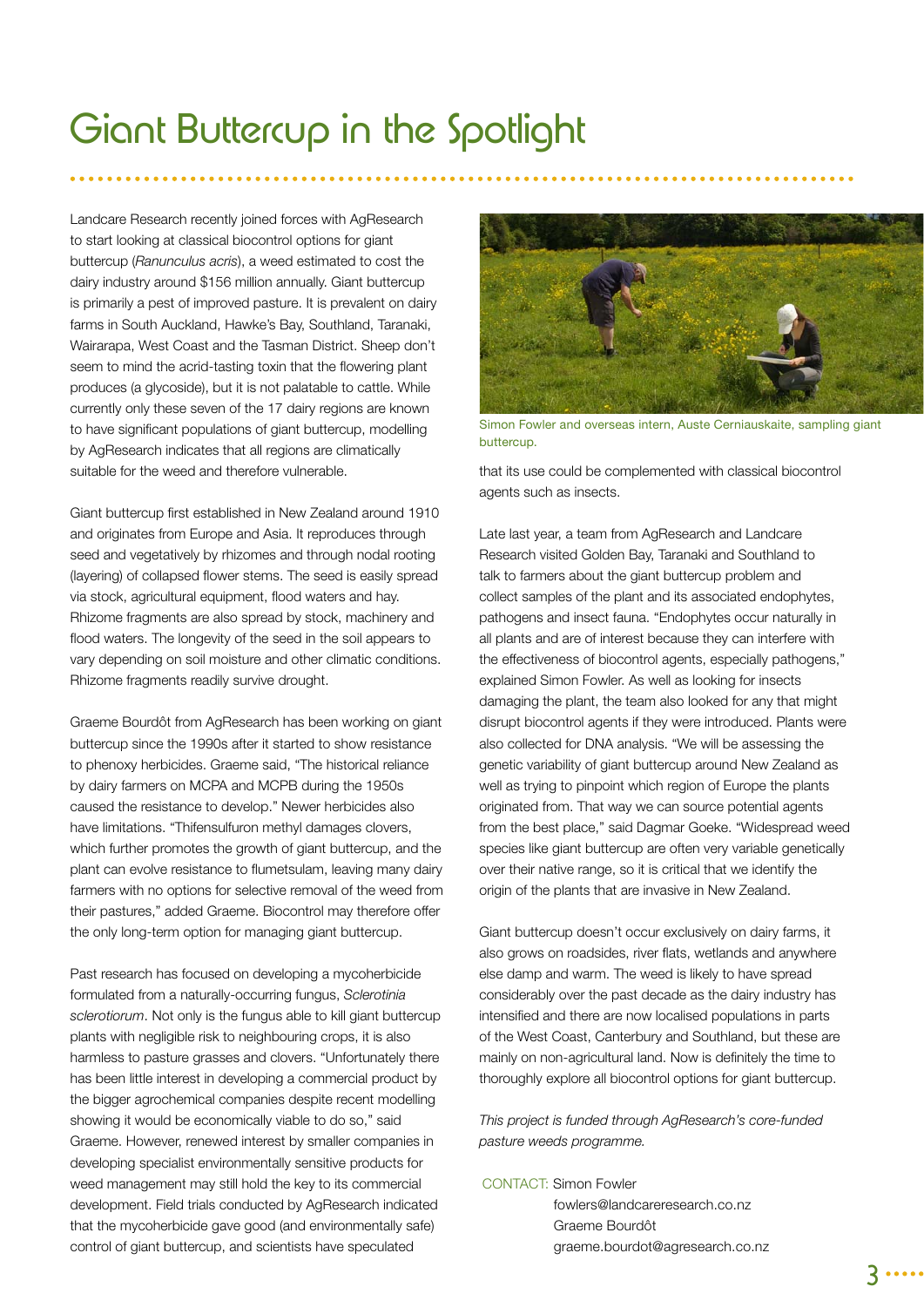New Zealand's Ministry of Foreign Affairs and Trade (MFAT) has agreed to fund a 5-year project to develop weed biocontol for the Cook Islands, and the project is now underway. The Cook Islands comprise 15 islands, the largest being the well-known holiday destination Rarotonga. A large number of plants introduced for their ornamental value, edible fruit, or timber have become seriously invasive, and are now threatening native biodiversity, traditional cultural practices, and the sustainable development of the island group. The programme of work for the Cook Islands was agreed in consultation with regional experts involved in agriculture, biodiversity conservation and biosecurity. After careful consideration the eight most appropriate targets were selected.

"Biocontrol agents developed elsewhere will be released against five species: mile-a-minute (Mikania micrantha), Noogoora burr (*Xanthium pungens*), grand balloon vine (*Cardiospermum grandifl orum*), strawberry guava (*Psidium cattleianum*), and giant reed (*Arundo donax*)," confirmed Quentin Paynter, who is leading the project. One of the first projects out of the blocks will be to gain permission to release a rust fungus (*Puccinia spegazzini*), which has already been released against mile-a-minute in Papua New Guinea, Fiji and Vanuatu, and requires no additional testing. It is hoped releases of the rust can get underway in the Cooks Islands this calendar year. Some testing of another rust fungus (*Xanthium pungens*), used successfully in Australia against Noogoora burr, will be undertaken this year to check it is safe to release in the Cook Islands and populations there are susceptible. No additional testing is needed for a third rust fungus (*Puccinia arechavaletae*) and a weevil (Cissoanthonomus tuberculipennis), identified as good potential agents for grand balloon vine in South Africa, where this weed is also problematic. "We plan to import



these species into containment and obtain clearance for their release in 2016/17," said Quent. Most of the species to be worked on are not weeds in New Zealand. However, strawberry guava is naturalised here and may become a problem in the future. A scale insect (*Tectococcus ovatus*), recently released in Hawai'i, appears to be sufficiently specific for the Cook Islands and we will import it into containment for final clearance for release there in 2016. Giant reed is definitely a weed in New Zealand. Next year we plan to import two insects developed as biocontrol agents for this target in the USA, a gall wasp (*Tetramesa romana*) and a scale insect (*Rhizaspidiotus donacis)*. "We could also seek permission to release them in New Zealand if there is sufficient interest in doing so," commented Quent.

Novel research will be undertaken for the remaining three species: red passionfruit (Passiflora rubra), African tulip tree (*Spathodea campanulata*), and peltate morning glory (*Merremia peltata*). New agents will be developed for red passionfruit. We will import two attractive Heliconius butterflies into containment for host testing next year. Agents will also be developed for African tulip tree, a major invasive weed throughout the Pacific Region. Potential agents were identified in preliminary surveys for biocontrol agents conducted in Ghana in 2009, funded by the Secretariat of the Pacific Community. Our plant pathologist, Sarah Dodd, will assist collaborators from Rhodes University in South Africa to complete additional surveys in Ghana next month. "Once all the potential candidates are known the best ones will be selected for host-testing," explained Sarah. A molecular study of peltate morning glory will begin shortly to determine, if possible, how and when this plant colonised the Pacific region. There are conflicting views about whether this invasive vine is native or introduced to various islands, which needs to be resolved before any further steps could be taken to develop biocontrol for this target.

Throughout the project we will be working closely with Maja Poeschko of the Ministry for Agriculture in Rarotonga, and Gerald McCormack, who directs the Cook Islands Natural Heritage Project. We hope that this project, through the development of new agents and capacity, will in time also benefit the wider Pacific.

*Many thanks to MFAT for providing the funds for this project through its International Development Fund.* 

CONTACT: Quentin Paynter paynterq@landcareresearch.co.nz

Grand balloon vine.

4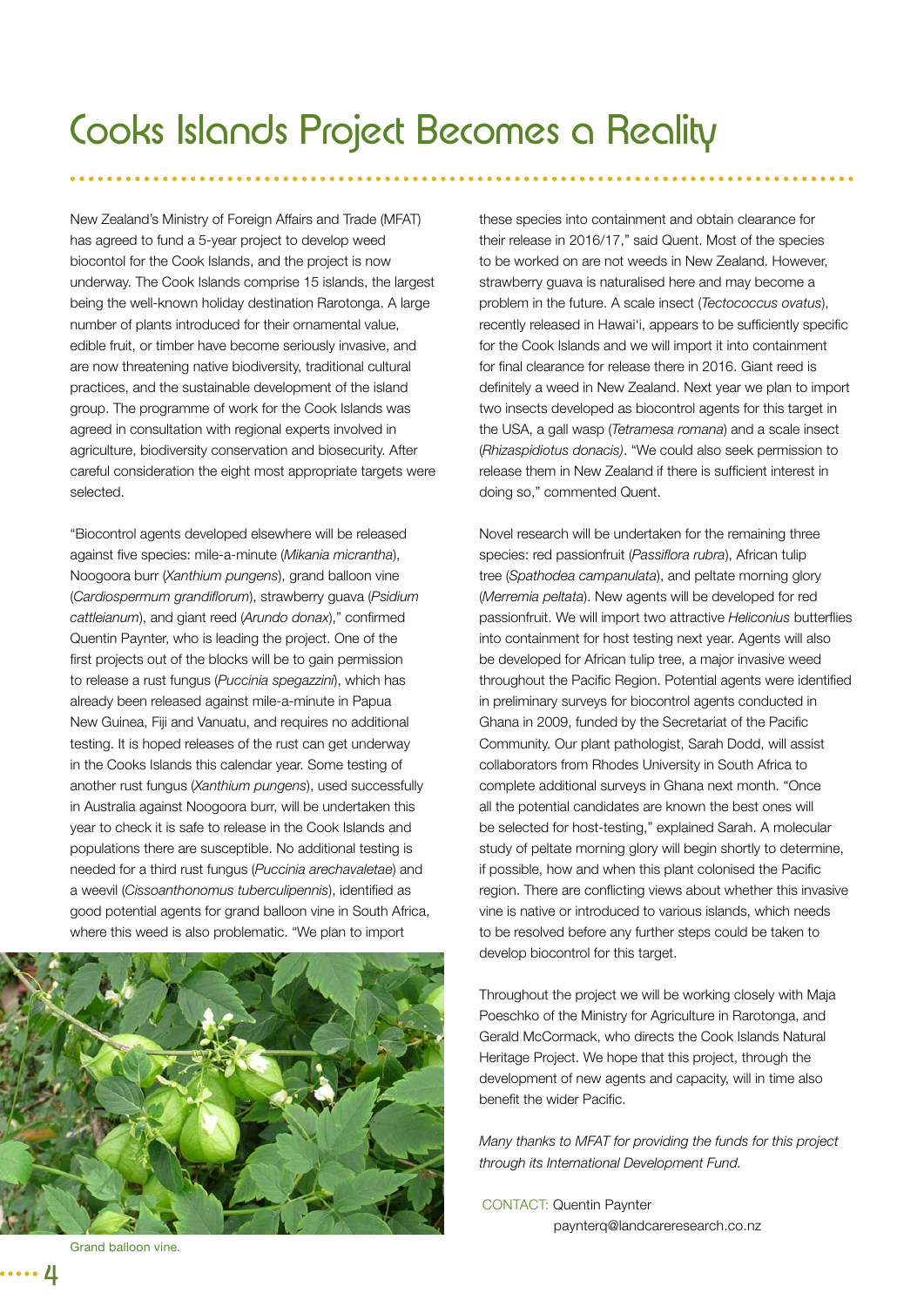## **Autumn Activities**

There are a few things you might want to fit in before the wind-down towards winter. We would be very interested to hear about what you find.

#### Boneseed leafroller (*Tortrix* s.l. sp. "*chrysanthemoides*")

- Check release sites for feeding shelters made by caterpillars webbing together leaves at the tips of stems. Also look for "windows" in the leaves and sprinkles of black frass. Small caterpillars are olive-green in colour and become darker, with two parallel rows of white spots, as they mature.
- Any harvesting of caterpillars should be left until spring.

#### Broom gall mites (*Aceria genistae*)

- Check release sites for galls, which look like deformed lumps and range in size from 5 to 30 mm across. Occasionally galls can be found on broom that are not made by the gall mite, but these are much less dense. We are happy to help confirm the identity of any galls you find.
- Harvesting of galls is best left until spring when predatory mites are less abundant.

#### Gall-forming agents

- Early autumn is the best time to check release sites for many gall-forming agents. If you find large numbers of galls caused by the mist flower gall fly (Procecidochares alani) and hieracium gall wasp (*Aulacidea subterminalis*) you could harvest mature specimens and release them at new sites.
- Do not collect galls caused by the hieracium gall midge (*Macrolabis pilosellae*) as this agent is best redistributed by moving whole plants in the spring.
- At nodding and Scotch thistle gall fly (*Urophora solstitialis* and *U. stylata*) release sites look for fluffy or odd-looking flowerheads that feel lumpy and hard when squeezed. Collect infested flowerheads and put them in an onion or wire mesh bag. At new release sites hang bags on fences and over winter the galls will rot down allowing adult flies to emerge in the spring.
- At Californian thistle gall fly (*Urophora cardui*) release sites look for swollen deformities on the plants. Once these galls have browned off they can be harvested and moved to new sites (where grazing animals will not be an issue) using the same technique as above.

#### Tradescantia leaf beetle (*Neolema ogloblini*)

• Check release sites, especially the older ones. Look for notches in the edges of leaves caused by adult feeding or leaves that have been skeletonised by larvae grazing off the green tissue. You may see the dark metallic bronze adults but they tend to drop or fly away when disturbed. It may be easier to spot the larvae, which have a distinctive protective



Tradescantia leaf beetle pupal case.

covering over their backs. The white, star-shaped pupal cocoons may be visible on damaged foliage.

• We would not expect you to find enough beetles to be able to begin harvesting and redistribution just yet.

#### Tradescantia stem beetle (*Lema basicostata*)

- Most release sites are still fairly new but there is no harm in looking. The black knobbly adults also tend to drop when disturbed, but look for their feeding damage, which consists of elongated windows in the upper surfaces of leaves or sometimes whole leaves consumed. The larvae inside the stems will also be difficult to spot. Look for stems showing signs of necrosis or collapse and brown frass.
- We would not expect you to find enough beetles to be able to begin harvesting and redistribution just yet.

#### Tradescantia tip beetle (*Neolema abbreviata*)

- Releases only began a year ago, but again there is no harm in looking. The adults are mostly black with yellow markings on their wing cases, but like the other tradescantia beetles tend to drop when disturbed. Larvae will also be difficult to see when they are feeding inside the tips, but brown frass may be visible. When tips are in short supply the slug-like larvae feed externally on the leaves.
- We would not expect you to find enough beetles to be able to begin harvesting and redistribution just yet.

#### Woolly nightshade lace bug (*Gargaphia decoris*)

- Check release sites by examining the undersides of leaves for the adults and nymphs, especially of leaves showing signs of bleaching or black spotting around the margins.
- It is probably best to leave any harvesting of lace bugs until spring.

#### CONTACT: Lynley Hayes

hayesl@landcareresearch.co.nz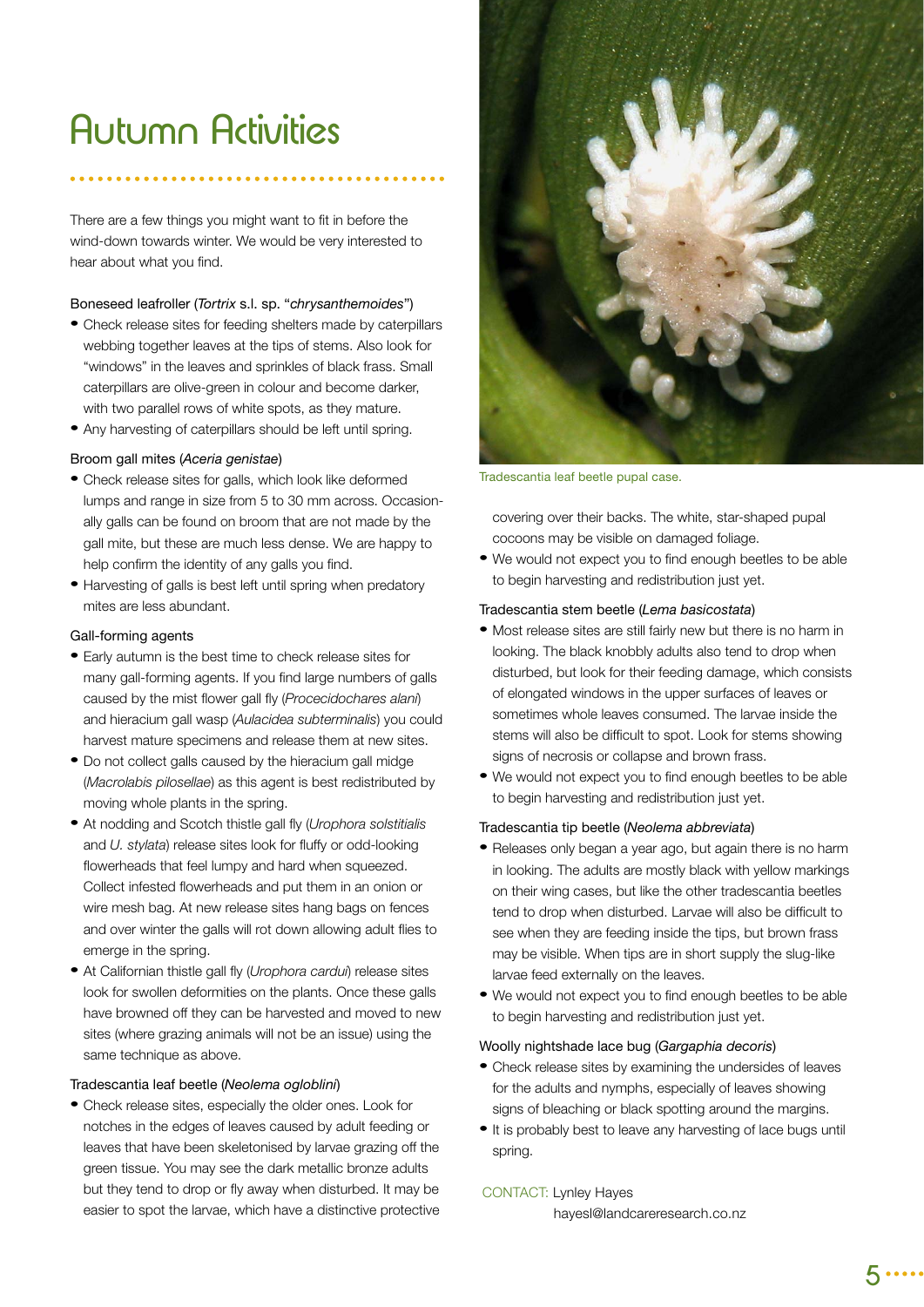As well as finding plant diseases to use as methods of mass weed destruction, our plant pathologists get called on to help out when all is not well with native plants. Unfortunately the increased movement of people and goods around the world is allowing plant pathogens to infect new hosts, often with devastating results. In New Zealand the discovery of diseased kauri (*Agathis australis*) in Northland in 2003 was a huge blow. Not only is this iconic, ancient species of high cultural importance to Maori, it is the dominant canopy tree species providing the framework for one of our primary forest ecosystems.

When kauri trees in the Waipoua Forest started showing symptoms of disease a decade ago *Phytophthora* was the prime suspect. Species of *Phytophthora* (which literally means "plant destroyer") have been responsible for many serious plant diseases, including the Irish famine when potatoes became infected in the 1840s, but also more recently affecting a range of trees worldwide including oak, chestnut, alder and jarrah. *Phytophthora* is a soil-borne microbe (or water mould). In kauri it initially affects the roots and subsequently disrupts the function of the secondary cambium and phloem resin cells, causing lesions on the lower trunk, leaf chlorosis, canopy dieback and ultimately the death of the tree. All age and size classes, from trees that are only 3 years old to huge trees that are over 800 years old, can be affected, posing a serious threat to the last remaining natural remnants of kauri in Northland, Auckland, and the Waikato.

Diseased kauri trees had been known from Great Barrier Island for several decades. The causative agent was identified as *Phytophthora heveae* in 1974, but after the discovery of diseased plants on the mainland, further investigations showed this to be incorrect and the pathogen was given the provisional name of *Phytophthora* 'taxon Agathis' or PTA. It is not known how the plants on Great Barrier Island or on the mainland became infected, but the disease is likely to have been accidentally introduced. The genus *Agathis* (Araucariaceae) includes at least 13 species that can be found in temperate areas in the southwest Pacific including, Papua New Guinea, New Caledonia, Australia, and New Zealand.

Once the threat to kauri became apparent, a multi-agency Kauri Dieback Joint Agency Response (KDJAR) group was established including four regional councils (Auckland, Bay of Plenty, Northland and Waikato), the Department of Conservation (DOC) and the Ministry for Primary Industries. Māori (tangata whenua), Crown research and university scientists contribute to a technical advisory group supporting the long-term management response. Well-attended public

symposia resulted in government support for research efforts to "Keep Kauri Standing". Research funds have been used to identify the species of *Phytophthora*, develop diagnostic tools, determine the extent of the disease, understand key pathways for spread, determine if other plants are at risk and develop control tools and strategies. A report on this research has recently been completed by Landcare Research.

Identifying which species of *Phytophthora* is responsible for kauri dieback was a critical step towards understanding and managing the disease. Ross Beever initially led the work, with the project suffering a large set-back when he died in June 2010. Ross and his team used a combination of DNA based diagnostics and morphological analysis to conclude that there are five different *Phytophthora* species present in kauri forest soils; *P. cinnamomi, P. cryptogea, P. kernoviae, P. nicotianae*  and PTA. Further molecular studies confirmed that PTA was a new species to science, most closely related to another new species of *Phytophthora*, previously considered to be *P. castaneae.* PTA will soon be formally named *Phytopthora agathadicida* (kauri killer)*,* although its geographic origins remain uncertain.

Pathogenicity studies conducted by Ross Beever suggested that only kauri is killed by *P. agathadicida*. Kauri seedlings inoculated with the disease showed signs of stress after 3 weeks and were dead after 7 weeks.

Diagnostic methods to test for the presence of *P. agathadicida* have been investigated. Overseas stream-based sampling is often used to detect *Phytophthora*. Simon Randall, Masters student at the University of Auckland, trialled this technique



Infected kauri tree.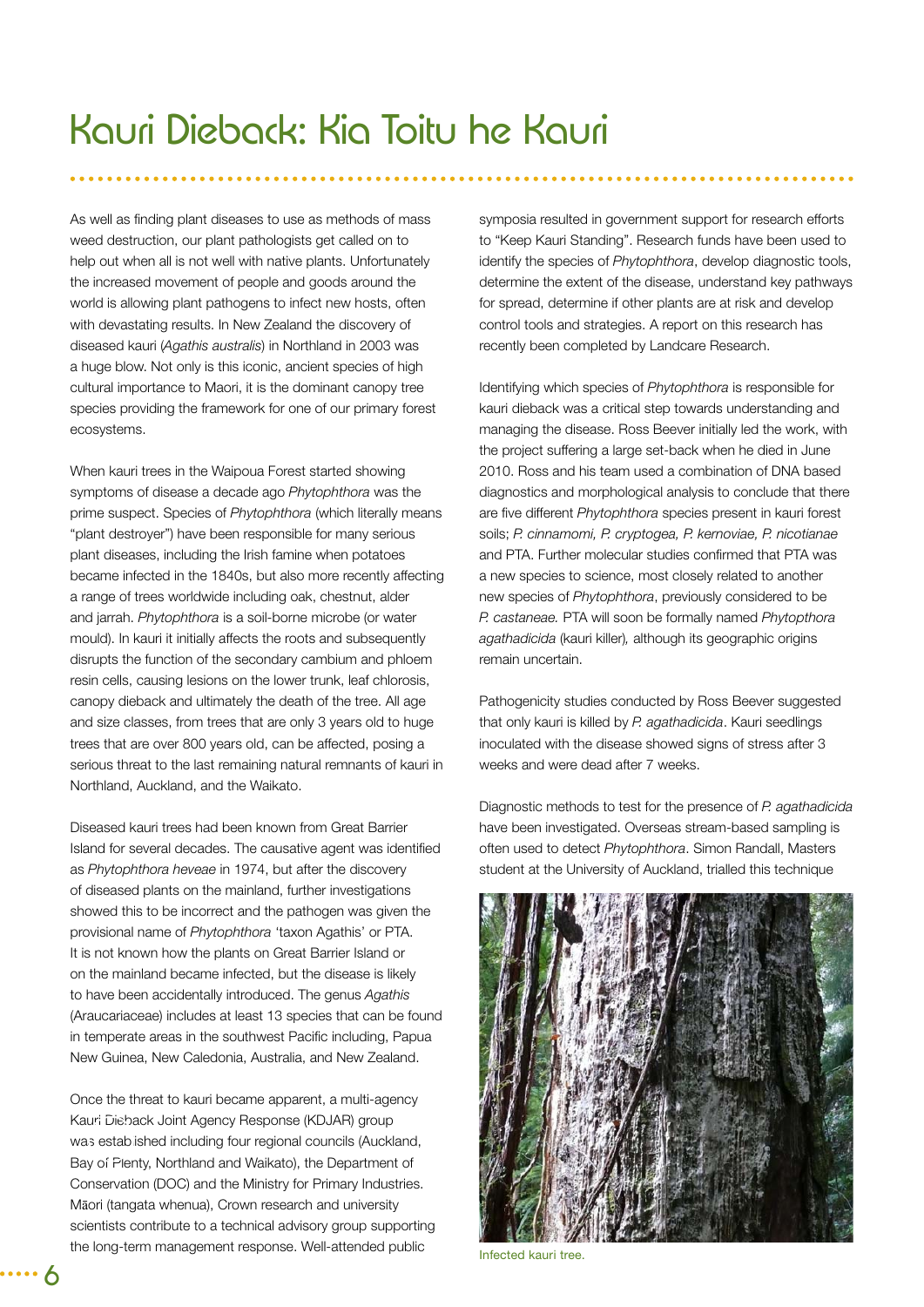in the Waitakere Ranges to test its effectiveness as a passive monitoring method. Simon placed leaves from five different tree species in streams running through the kauri forest for 3 weeks and then retrieved them to see if they had been inoculated with *Phytophthora*. The results showed that the method was useful for detecting *Phytophthora* spp. (e.g. *P. gonapodyidies, Phytophthora* 'taxon Pg chlamydo', *P. kernoviae,* and *P. multivora*) and sensitive enough to pick up differences between sub-catchments. The technique demonstrated that it could detect soilborne *Phytophthora*  species (e.g. *P. multivora*) but *P. agathadicida* was not detected, despite being present in the area. *Phytophthora* species can only sporulate in free water, and it was determined that *P. agathadicida* could be detected by flooding soil samples and then catching the motile zoospores on leaf baits. However, both stream- and soil-based detection take a significant amount of time (10–20 days) to complete and require specialist training to recognise *Phytophthora* from other pathogens. Modern nucleic acid detection techniques (e.g. TaqMan real-time PCR chemistry) are now being developed that will in time allow the presence/absence of *P. agathadicida* to be rapidly and decisively determined.

Between 2011 and 2013, two rounds of soil-based surveillance were funded by the KDJAR. Landcare Research managed this work and utilised *Phytophthora* expertise at Scion (Drs Nari Williams, Peter Scott, Rebecca MacDougall) and Plant & Food Research (Dr Ian Horner, Ellena Hough). *Phytophthora agathadicida* has now been confirmed from a number of forests in the Northland region (Trounson Kauri Park, Omahuta, Glenbervie, Mangawhai, Kaiwaka, Raetea, as well as Waipoua) and forest remnants in the Auckland Region (Waitakere Ranges, Awhitu Peninsula south of Manukau Harbour, North Shore/Albany, Waimauku/Muriwai) as well as Great Barrier Island. Stands further south (i.e. Coromandel Peninsula) currently appear to be free of the disease.

Working out how to prevent the disease from spreading further has been another important area of research. "The primary vector for kauri dieback appears to be movement of soil between forests on footwear, bikes and equipment," said Stan Bellgard, who took over the project following Ross's death. Soil collected from boot-wash stations contained three *Phytophthora* species, demonstrating the need for phytosanitary measures to contain the disease. "We were surprised to find that the *Phytophthora* remained viable within the soil for at least a year. Chemicals such as Trigene Advance II are effective against the mycelium of *Phytophthora,* so we are encouraging the public to clean their boots and bikes with a 2% solution," added Stan. To try to prevent further spread of the disease, an extensive public awareness campaign has been launched in the Auckland and Northland regions. Signage and foot-wash stations have been established at the start and finish of popular walking trails. DOC has invested



Left kauri tree showing dieback and healthy tree on right.

significant resources into building boardwalks around some of the most famous and best loved kauri trees, such as Tane Mahuta, which attract a continuous stream of tourists. Community-led efforts to inform hunters, mountain bikers and trampers about the importance of cleaning footwear to prevent soil transfer between forests have been initiated but the gravity of the situation does seem to be lost on some forest visitors. A recent survey of people using the kauri forests for recreation conducted by Auckland Council found that despite numerous public meetings and media messages, engagement with the public was poor and that compliance rates were below 40%. Better public support is needed to prevent further spread of the disease.

There still remains a lot to do. Lines of kauri will be screened by Scion in Rotorua from throughout its natural range to look for any natural resistance to the disease. If resistant lines can be found they will be bred up as replacement plants for devastated areas. Plant & Food scientists are also looking at whether resistance can be boosted by injecting kauri with phosphite. "This technique gave excellent control of *P. agathadicida* in glasshouse trials with potted kauri plants," said Ian Horner. "Early results from trials with infected trees in Auckland and Northland forests are also looking very encouraging," he said. Further research is also needed to better understand the risk kauri dieback poses to other native New Zealand plants. Some infection has been achieved under laboratory conditions that may not occur in the field. With the initial research results now available it is hoped that further funding can be secured to allow this important research to continue and kauri to remain giants of the New Zealand forest.

*Funding for this research was provided by the Ministry for Primary Industries and the KDJAR. For more information see: http://www.kauridieback.co.nz/*

CONTACT: Stan Bellgard bellgards@landcareresearch.co.nz